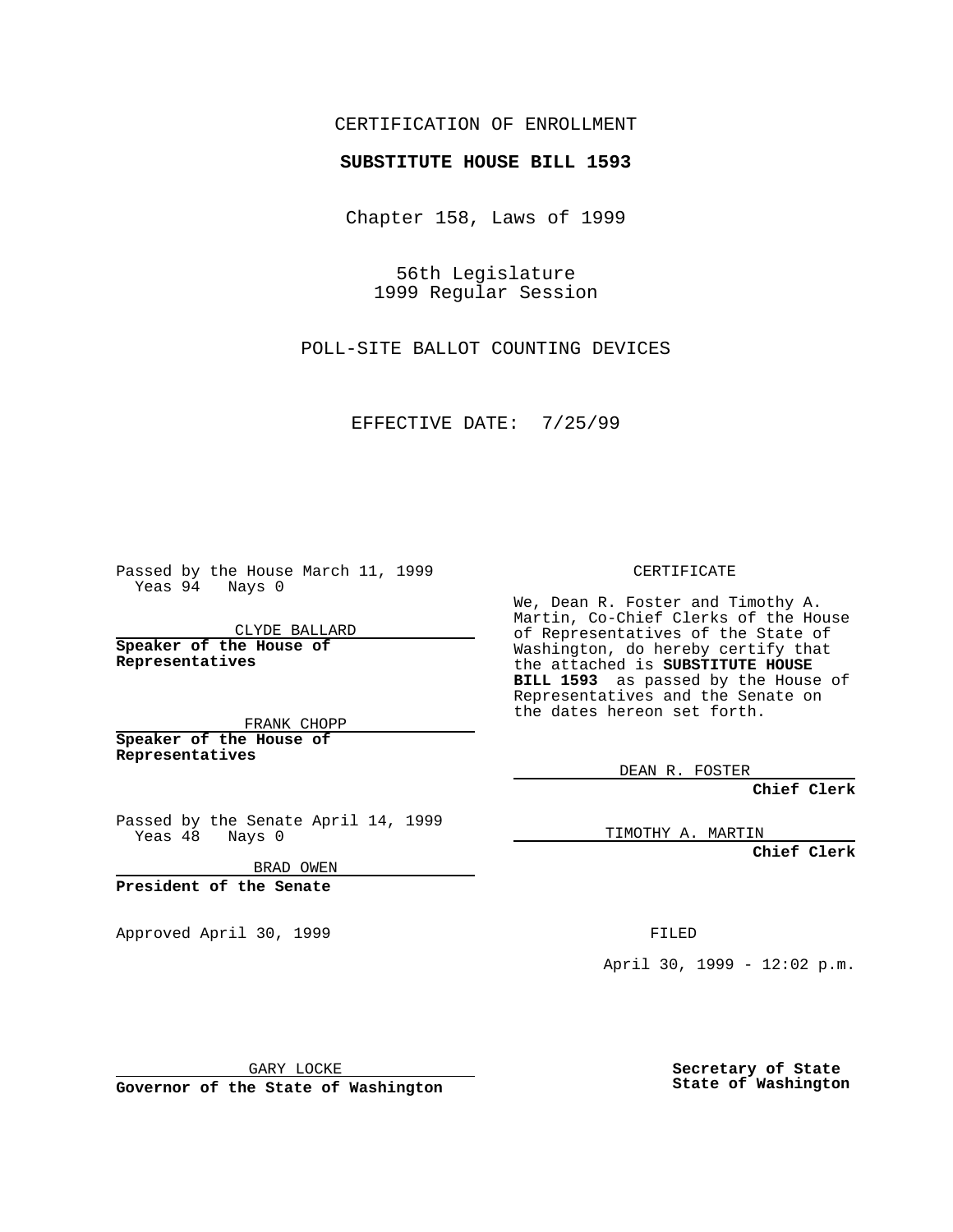## **SUBSTITUTE HOUSE BILL 1593** \_\_\_\_\_\_\_\_\_\_\_\_\_\_\_\_\_\_\_\_\_\_\_\_\_\_\_\_\_\_\_\_\_\_\_\_\_\_\_\_\_\_\_\_\_\_\_

\_\_\_\_\_\_\_\_\_\_\_\_\_\_\_\_\_\_\_\_\_\_\_\_\_\_\_\_\_\_\_\_\_\_\_\_\_\_\_\_\_\_\_\_\_\_\_

Passed Legislature - 1999 Regular Session

#### **State of Washington 56th Legislature 1999 Regular Session**

**By** House Committee on State Government (originally sponsored by Representatives Edmonds, Bush, Miloscia and Dunshee; by request of Secretary of State)

Read first time 03/02/1999.

 AN ACT Relating to poll-site ballot counting devices; amending RCW 29.01.042, 29.04.040, 29.48.010, 29.48.080, 29.54.025, 29.54.037, 29.54.050, 29.54.075, and 29.54.085; adding a new section to chapter 29.01 RCW; adding a new section to chapter 29.48 RCW; adding new sections to chapter 29.51 RCW; adding new sections to chapter 29.54 RCW; and repealing RCW 29.48.040, 29.48.050, 29.48.060, 29.51.140, 29.62.060, and 29.62.070.

8 BE IT ENACTED BY THE LEGISLATURE OF THE STATE OF WASHINGTON:

9 **Sec. 1.** RCW 29.01.042 and 1990 c 59 s 4 are each amended to read 10 as follows:

11 "Counting center" means the facility or facilities designated by 12 the county auditor ((<del>in which the canvassing of ballots on a vote</del> 13 t<del>allying system is conducted</del>)) <u>to count and canvass mail ballots,</u> 14 absentee ballots, and polling place ballots that are transferred to a 15 central site to be counted, rather than being counted by a poll-site 16 ballot counting device, on the day of a primary or election.

17 NEW SECTION. **Sec. 2.** A new section is added to chapter 29.01 RCW 18 to read as follows: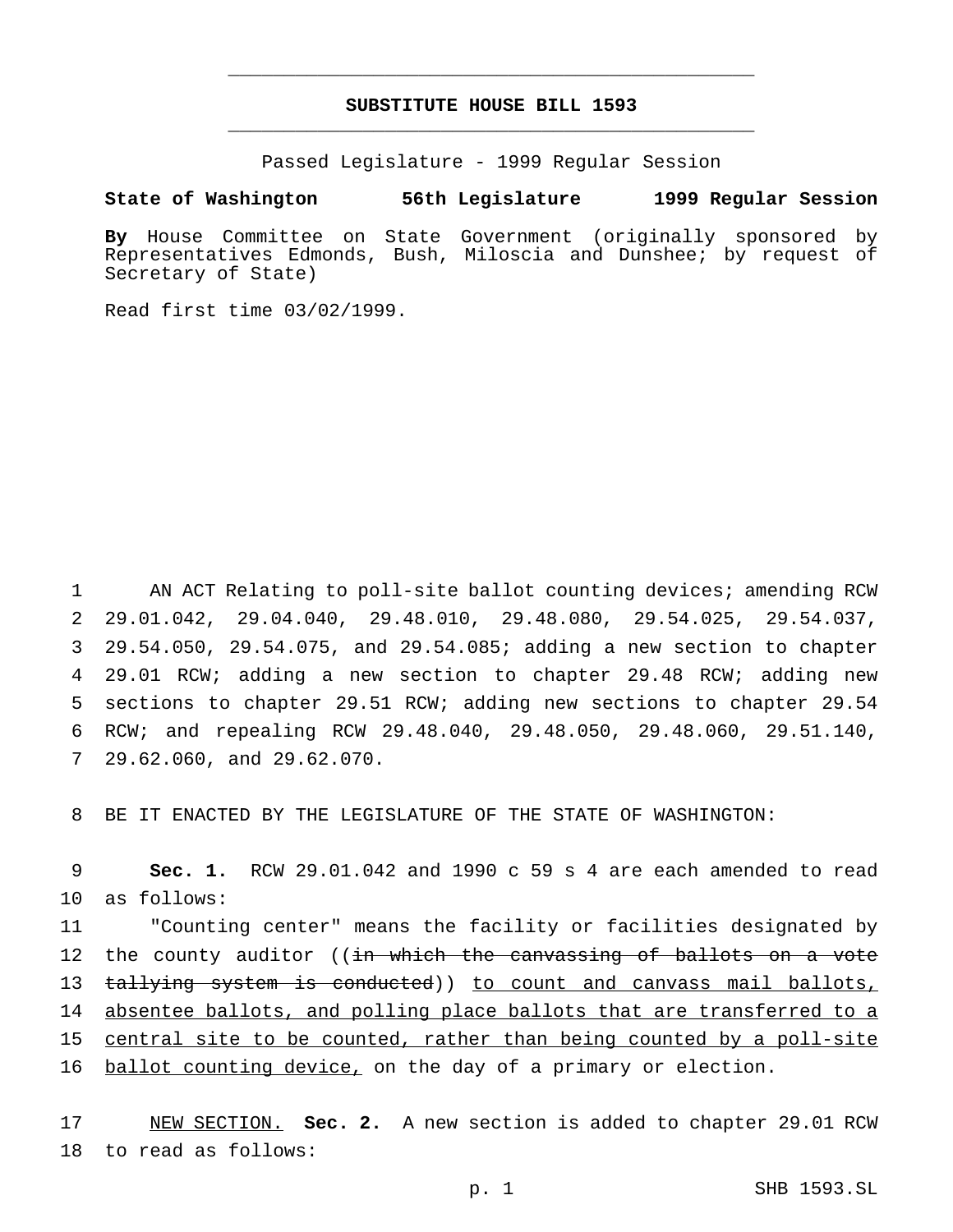"Poll-site ballot counting device" means a device programmed to accept voted ballots at a polling place for the purpose of tallying and storing the ballots on election day.

 **Sec. 3.** RCW 29.04.040 and 1994 c 57 s 3 are each amended to read as follows:

 (1) No paper ballot precinct may contain more than three hundred active registered voters. The county legislative authority may divide, alter, or combine precincts so that, whenever practicable, over- populated precincts shall contain no more than two hundred fifty active registered voters in anticipation of future growth.

 (2) Precinct boundaries may be altered at any time as long as sufficient time exists prior to a given election for the necessary procedural steps to be honored. Except as permitted under subsection (5) of this section, no precinct boundaries may be changed during the period starting on the thirtieth day prior to the first day for candidates to file for the primary election and ending with the day of the general election.

 (3) Precincts in which voting machines or electronic voting devices are used may contain as many as nine hundred active registered 20 voters( $\left(\frac{1}{2}, \frac{1}{2}\right)$  which there shall be at least one voting machine or device for 21 each three hundred active registered voters or major fraction thereof when a state primary or general election is held in an even-numbered 23 year)). The number of poll-site ballot counting devices at each 24 polling place is at the discretion of the auditor. The number of 25 devices must be adequate to meet the expected voter turnout.

 (4) On petition of twenty-five or more voters resident more than 27 ten miles from any ((place of election)) polling site, the county legislative authority shall establish a separate voting precinct therefor.

 (5) The county auditor shall temporarily adjust precinct boundaries 31 when a city or town annexes ((county)) unincorporated territory to the 32 city or town. The adjustment shall be made as soon as possible after the approval of the annexation. The temporary adjustment shall be limited to the minimum changes necessary to accommodate the addition of 35 the territory to the city or town and shall remain in effect only until precinct boundary modifications reflecting the annexation are adopted by the county legislative authority.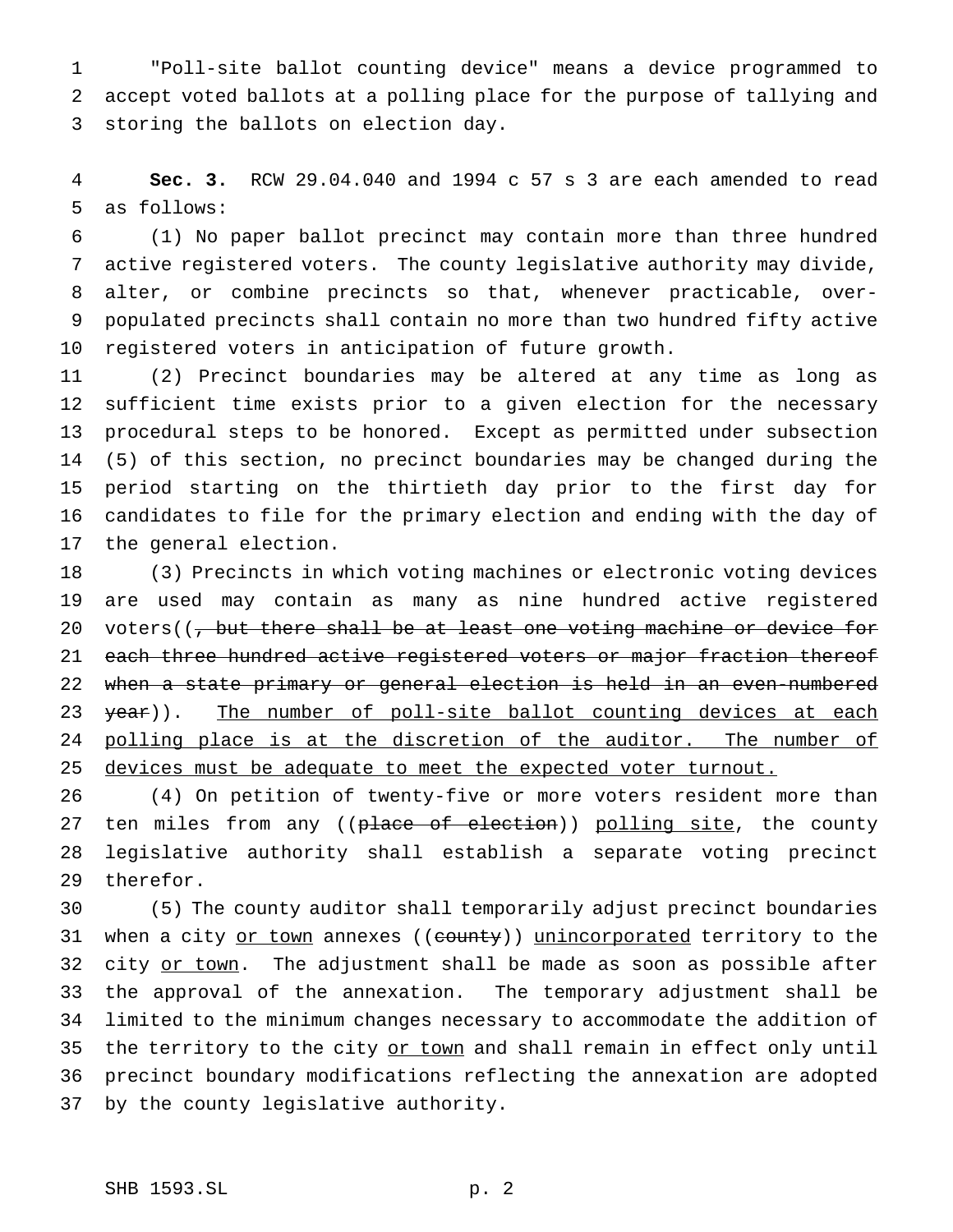The county legislative authority may establish by ordinance a limitation on the maximum number of active registered voters in each precinct within its jurisdiction. The limitation may be different for precincts based upon the method of voting used for such precincts and the number may be less than the number established by law, but in no case may the number exceed that authorized by law.

 The county legislative authority of each county in the state hereafter formed shall, at their first session, divide their respective counties into election precincts with two hundred fifty active registered voters or less and establish the boundaries of the precincts. The county auditor shall thereupon designate the voting place for each such precinct.

 (6) In determining the number of active registered voters for the purposes of this section, persons who are ongoing absentee voters under RCW 29.36.013 shall not be counted. Nothing in this subsection may be construed as altering the vote tallying requirements of RCW 29.62.090.

 **Sec. 4.** RCW 29.48.010 and 1994 c 57 s 51 are each amended to read as follows:

 The county auditor shall provide in each polling place a sufficient number of voting booths or voting devices along with any supplies necessary to enable the voter to mark or register his or her choices on the ballot and within which the voters may cast their votes in secrecy. 23 ((Where paper ballots are used for voting, the number of voting booths 24 shall be at least one for every fifty active registered voters in the 25 precinct.))

 NEW SECTION. **Sec. 5.** A new section is added to chapter 29.48 RCW to read as follows:

 Whenever poll-site ballot counting devices are used, the devices may either be included with the supplies required in RCW 29.48.030 or they may be delivered to the polling place separately. All poll-site ballot counting devices must be sealed with a unique numbered seal at the time of final preparation and logic and accuracy testing. A log must be made of all seal numbers and device numbers used.

 **Sec. 6.** RCW 29.48.080 and 1965 c 9 s 29.48.080 are each amended to read as follows:

p. 3 SHB 1593.SL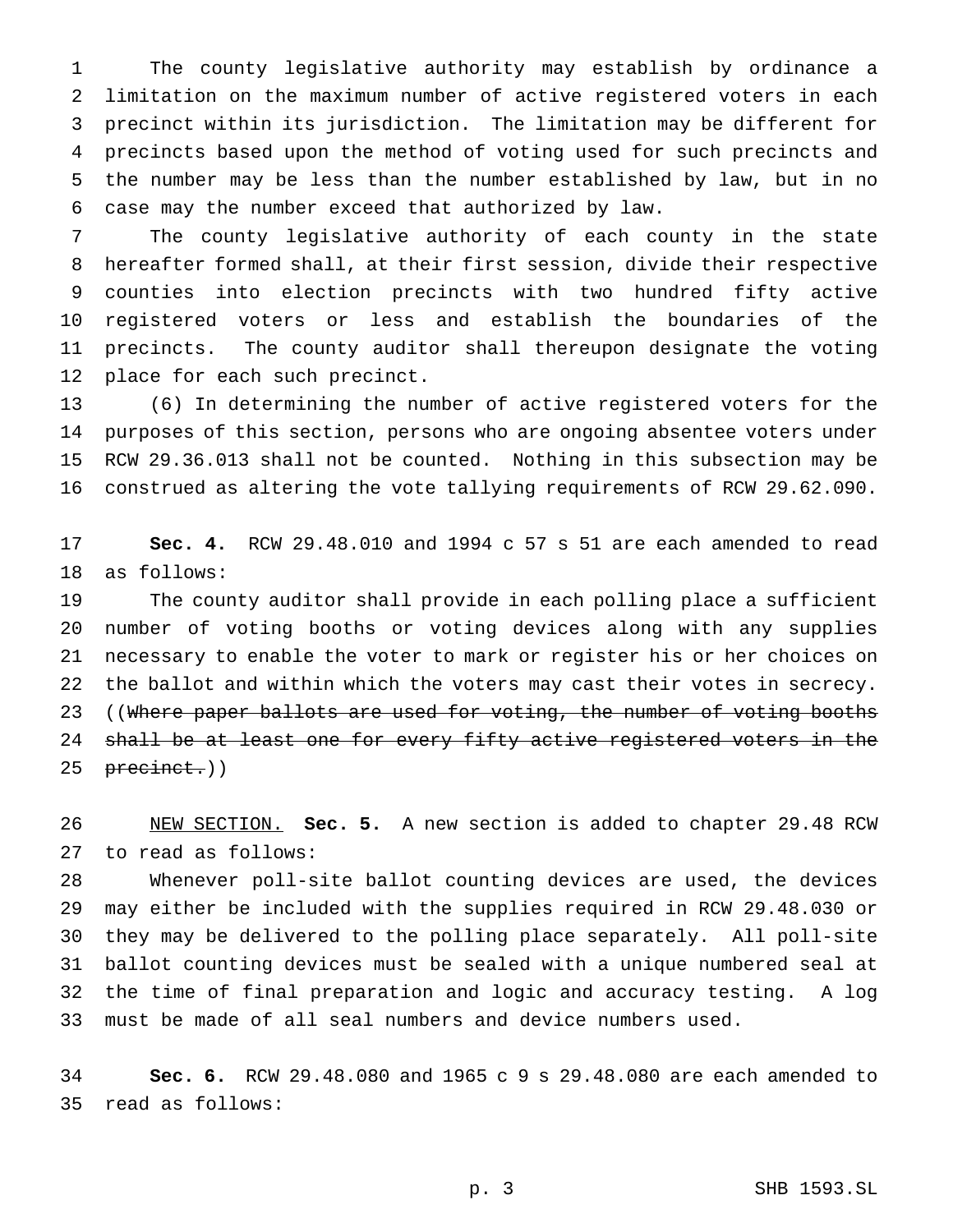1 In precincts where ((machines)) poll-site ballot counting devices 2 are used the election officers, before ((unlocking)) initializing the 3 ((machine)) device for voting, shall proceed as follows:

4 (1) They shall see that the ((voting machine)) device is placed 5 where it can be conveniently attended by the election officers and 6 conveniently operated by the voters( $(-$  and where, unless its 7 construction requires otherwise, the ballot labels thereon can be 8 plainly seen by the election officers and the public when not being 9 voted on;

 $10$  (2) They shall see that the model is placed where each voter can 11 conveniently operate it and receive instructions thereon as to the 12 manner of voting, before entering the machine booth;

13 (3) They shall post one diagram inside the polling room and one 14 outside, in places where the voters can conveniently examine them;

 (4) They shall see that the lantern or other means provided for giving light is in such condition that the voting machine is 17 sufficiently lighted to enable voters to readily read the names on the ballot labels;

19 (5) They shall see that the ballot labels are in the proper places 20 on the machine));

21  $((+6))$   $(2)$  They shall see whether the number or other designating 22 mark on the device's seal ((sealing the machine, also the number 23 registered on the protective counter)) agrees with the control number 24 ((written on the envelope containing the keys)) provided by the 25 elections department. If they do not agree they shall at once notify 26 the ((custodian)) elections department and delay ((unlocking the 27 machine, and opening)) initializing the device. The polls ((until he 28 has reexamined the machine) may be opened pending reexamination of the 29 <u>device</u>;

30  $((+7))$   $(3)$  If the numbers ((or marks on the envelope containing 31 the keys and upon the machine)) do agree, they shall proceed to 32 <u>initialize the device and</u> see whether the public counter ((<del>and all the</del> 33 <del>candidate and question counters</del>)) register<u>s</u> "000." If ((<del>any of</del>)) the 34 counter(( $s$  are)) is found to register a number other than "000( $(4)$ )," 35 one of the judges shall at once ((notify the custodian who shall set 36 such)) set the counter at "000( $(+)$ )" and confirm that the ballot box is 37 empty<sub>i</sub>

38 (((8) Where voting machines equipped with printed election returns 39 mechanism are used, they shall proceed to operate the mechanism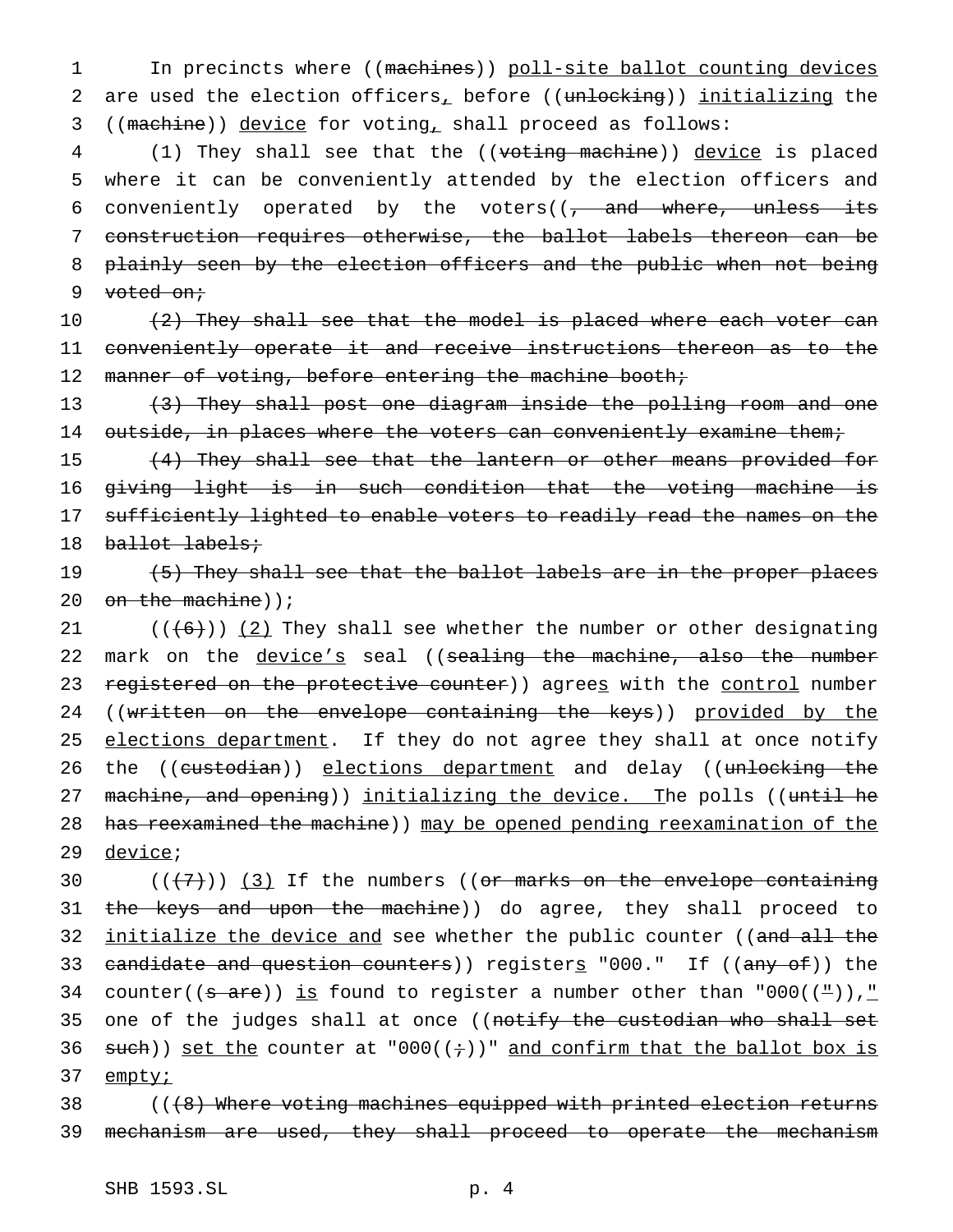provided to produce one imprinted "before election inspection sheet" 2 showing whether the candidate and question counters register "000". If said sheet has imprinted thereon any numbers below any candidate's name or below any question's designation other than "000" one of the judges 5 shall, after the polls close, under the scrutiny of the other members of the board of election officials, deduct that number from that candidate's or question's total in the space provided for on the return sheet.

 After performing their duties as provided in this section, the election officers shall certify thereto in the appropriate places on 11 the statement of canvass as provided thereon. When the polls are 12 declared open, one of the election officers shall break the seal and 13 unlock the machine for voting.))

14 (4) Before processing any ballots through a poll-site ballot 15 counting device a zero report must be produced. The inspector and at least one of the judges shall carefully verify that zero ballots have 17 been run through the poll-site ballot counting device and that all vote 18 totals for each office are zero. If the totals are not zero, the 19 inspector shall either reset the device to zero or contact the elections department to reset the device and allow voting to continue 21 using the auxiliary or emergency device.

 NEW SECTION. **Sec. 7.** A new section is added to chapter 29.51 RCW to read as follows:

 Each poll-site ballot counting device must be programmed to return all blank ballots and overvoted ballots to the voter for private reexamination. The election officer shall take whatever steps are necessary to ensure that the secrecy of the ballot is maintained. The precinct election officer shall provide information and instruction on how to properly mark the ballot. The voter may remark the original ballot, may request a new ballot under RCW 29.51.190, or may choose to complete a special ballot envelope and return the ballot as a special ballot.

 NEW SECTION. **Sec. 8.** A new section is added to chapter 29.51 RCW to read as follows:

 If a poll-site ballot counting device fails to operate at any time during polling hours, voting must continue, and the ballots must be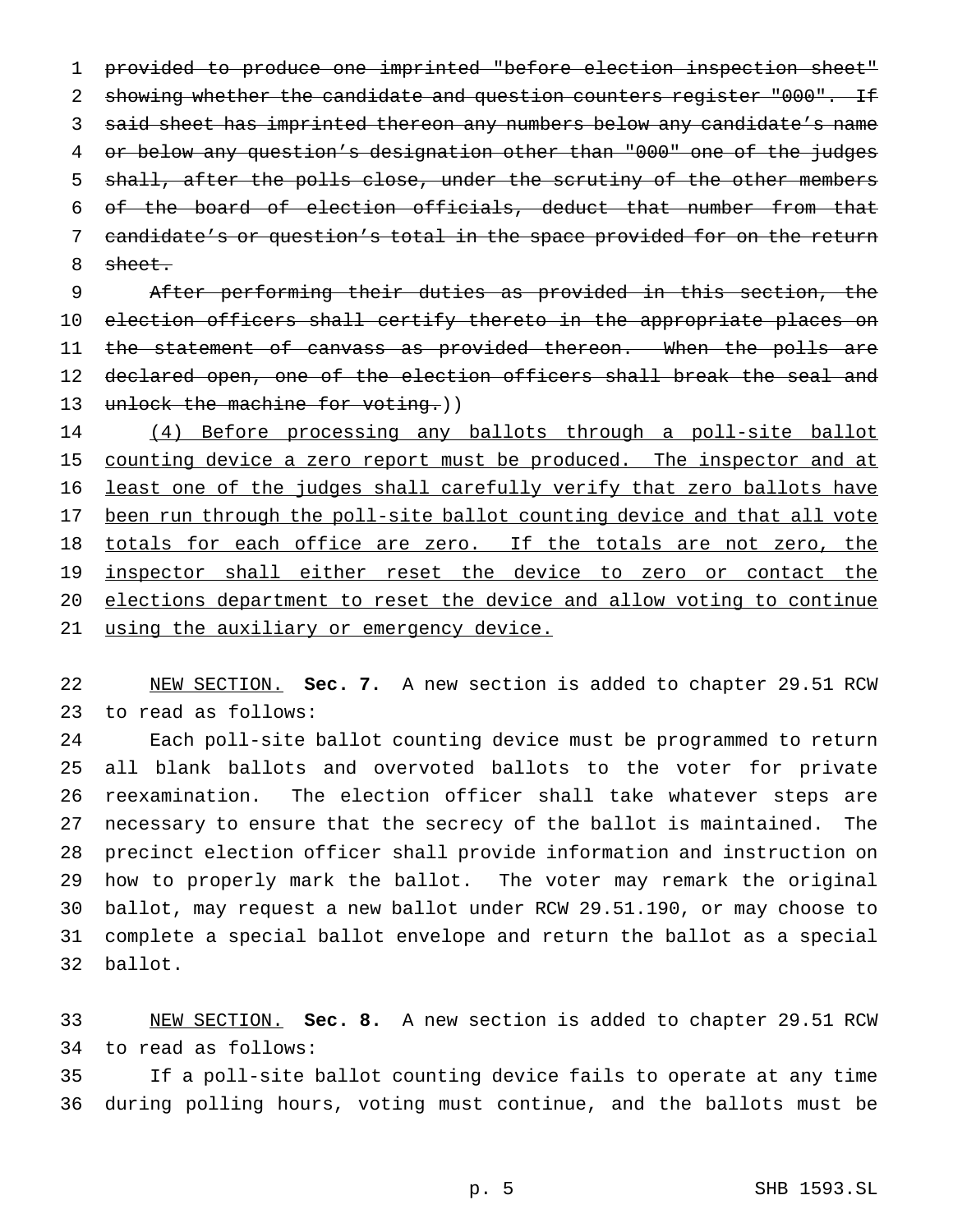deposited for later tabulation in a secure ballot compartment separate from the tabulated ballots.

 **Sec. 9.** RCW 29.54.025 and 1990 c 59 s 30 are each amended to read as follows:

 (1) The counting center in a county using voting systems shall be under the direction of the county auditor and shall be observed by one representative from each major political party, if representatives have been appointed by the respective major political parties and these representatives are present while the counting center is operating. The proceedings shall be open to the public, but no persons except those employed and authorized by the county auditor may touch any ballot or ballot container or operate a vote tallying system.

 (2) In counties in which ballots are not counted at the polling 14 place, the political party observers, upon mutual agreement, may request that a precinct be selected at random on receipt of the ballots from the polling place and that a manual count be made of the number of ballots and of the votes cast on any office or issue. The ballots for that precinct shall then be counted by the vote tallying system, and this result shall be compared to the results of the manual count. This may be done as many as three times during the tabulation of ballots on the day of the primary or election.

 (3) In counties using poll-site ballot counting devices, the 23 political party observers, upon mutual agreement, may choose as many as 24 three precincts and request that a manual count be made of the number 25 of ballots and the votes cast on any office or issue. The results of 26 this count will be compared to the count of the precinct made by the 27 poll-site ballot counting device. These selections must be made no 28 later than thirty minutes after the close of the polls. The manual 29 count must be completed within forty-eight hours after the close of the 30 polls. The process must take place at a location designated by the 31 county auditor for that purpose. The political party observers must 32 receive timely notice of the time and location, and have the right to 33 be present. However, the process must proceed as scheduled if the observers are unable to attend.

 **Sec. 10.** RCW 29.54.037 and 1990 c 59 s 31 are each amended to read as follows: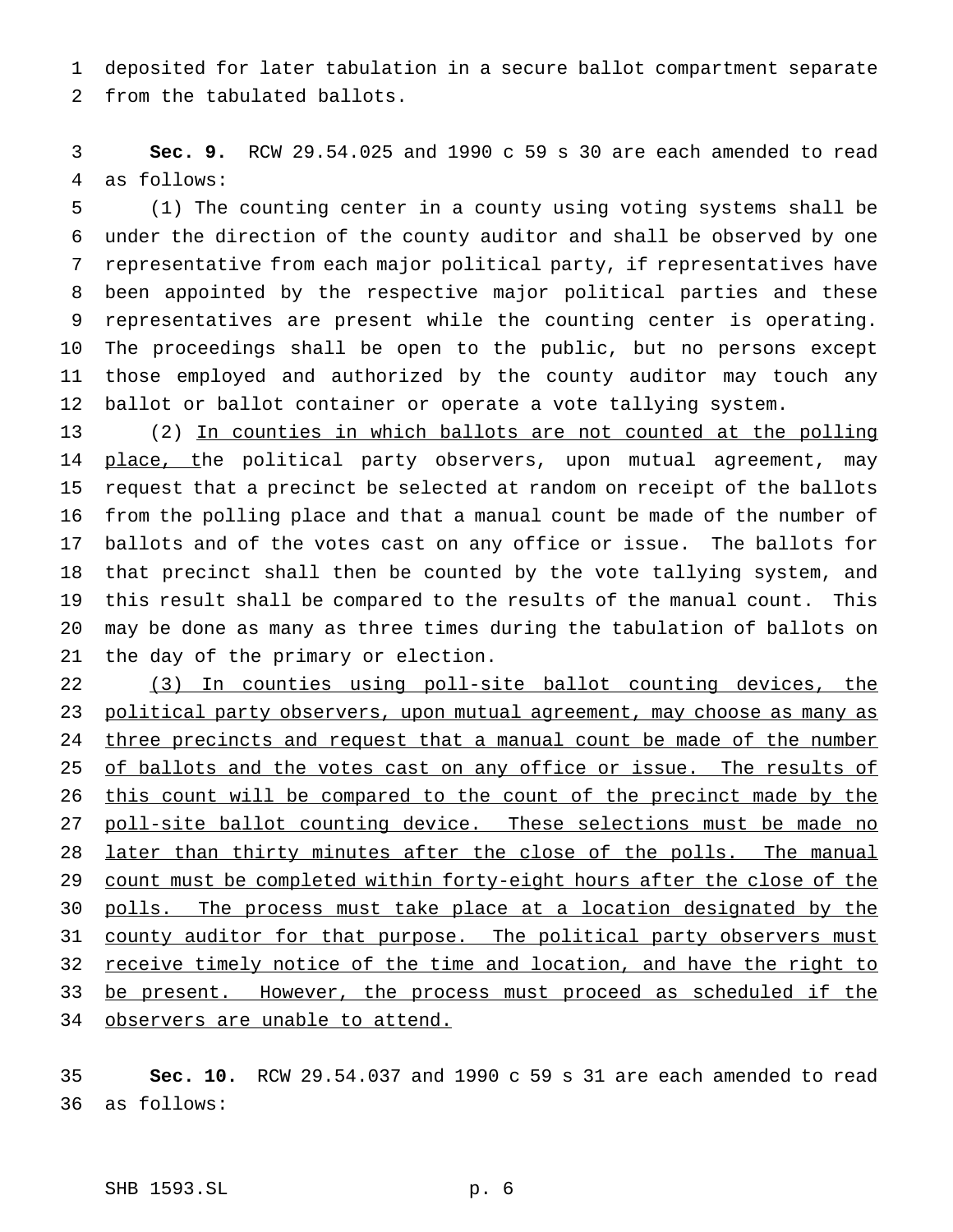(1) At the direction of the county auditor, a team or teams 2 composed of a representative of ((each)) at least two major political ((party)) parties shall stop at designated polling places and pick up 4 the sealed containers of voted, untallied ballots for delivery to the counting center. There may be more than one delivery from each polling 6 place. Two precinct election officials, ((one)) representing ((each)) 7 two major political ((party)) parties, shall seal the voted ballots in containers furnished by the county auditor and properly identified with his or her address with uniquely prenumbered seals.

 (2) At the counting center or the collection stations where the sealed ballot containers are delivered by the designated representatives of the major political parties, the county auditor or a designated representative of the county auditor shall receive the sealed ballot containers, record the time, date, precinct name or number, and seal number of each ballot container.

 NEW SECTION. **Sec. 11.** A new section is added to chapter 29.54 RCW to read as follows:

 The programmed memory pack for each poll-site ballot counting device must be sealed into the device during final preparation and logic and accuracy testing. Except in the case of a device breakdown, the memory pack must remain sealed in the device until after the polls have closed and all reports and telephonic or electronic transfer of results are completed. After all reporting is complete the precinct election officers responsible for transferring the sealed voted ballots under RCW 29.54.075 shall ensure that the memory pack is returned to the elections department. If the entire poll-site ballot counting device is returned, the memory pack must remain sealed in the device. If the poll-site ballot counting device is to remain at the polling place, the precinct election officer shall break the seal on the device and remove the memory pack and seal and return it along with the irregularly voted ballots and special ballots to the elections department on election day.

 NEW SECTION. **Sec. 12.** A new section is added to chapter 29.54 RCW to read as follows:

 After the close of the polls, counties employing poll-site ballot counting devices may telephonically or electronically transmit the accumulated tally for each device to a central reporting location.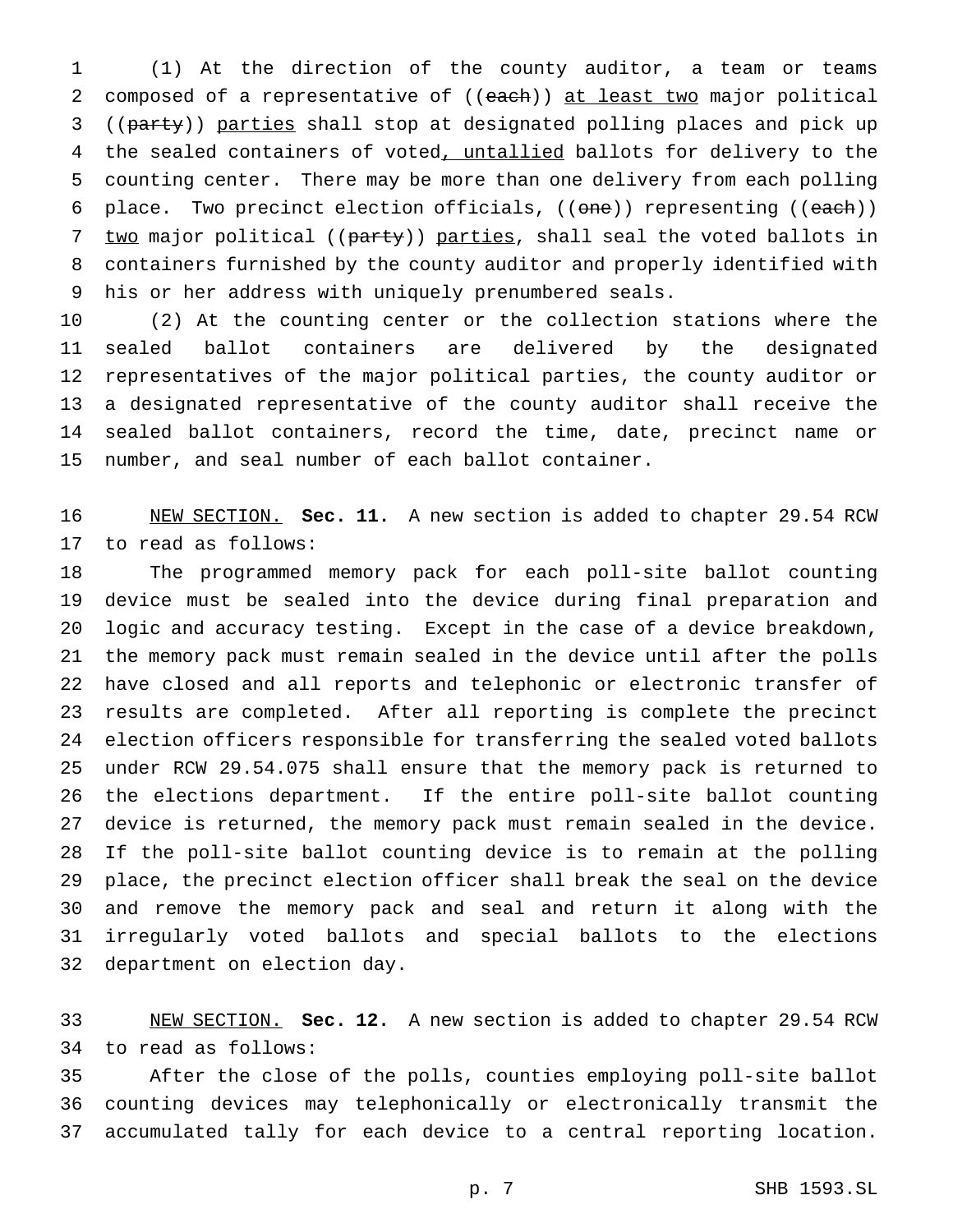Before making a telephonic or electronic transmission the precinct election officer must create a printed record of the results of the election for that poll site. During the canvassing period the results transmitted telephonically or electronically must be considered unofficial until a complete reconciliation of the results has been performed. This reconciliation may be accomplished by a direct loading of the results from the memory pack into the central accumulator, or a comparison of the report produced at the poll site on election night with the results received by the central accumulating device.

 **Sec. 13.** RCW 29.54.050 and 1990 c 59 s 56 are each amended to read as follows:

 A ballot is invalid and no votes on that ballot may be counted if 13 it is found folded together with another ballot( $(i+)$ ) or( $(\frac{1}{i})$  except for 14 an absentee ballot, )) it is marked so as to identify the voter.

 Those parts of a ballot are invalid and no votes may be counted for those issues or offices where more votes are cast for the office or issue than are permitted by law; write-in votes do not contain all of 18 the information required under RCW ((29.51.170)) 29.62.180; or that issue or office is not marked with sufficient definiteness to determine the voter's choice or intention. No write-in vote may be rejected due to a variation in the form of the name if the election board or the canvassing board can determine the issue for or against which or the person and the office for which the voter intended to vote.

 **Sec. 14.** RCW 29.54.075 and 1990 c 59 s 59 are each amended to read as follows:

26 Immediately after their tabulation, all ballots ((shall)) counted 27 at a ballot counting center must be sealed in containers that identify 28 the primary or election and be retained for at least sixty days. All ballots tallied by poll-site ballot counting devices must be returned to the elections department in sealed ballot containers on election 31 day. Counties composed entirely of islands or portions of counties composed of islands shall collect the ballots within twenty-four hours of the close of the polls.

 Ballots tabulated in poll-site ballot counting devices must be 35 sealed by two of the election precinct officers at the polling place, and a log of the seal and the names of the people sealing the container 37 must be completed. One copy of this log must be retained by the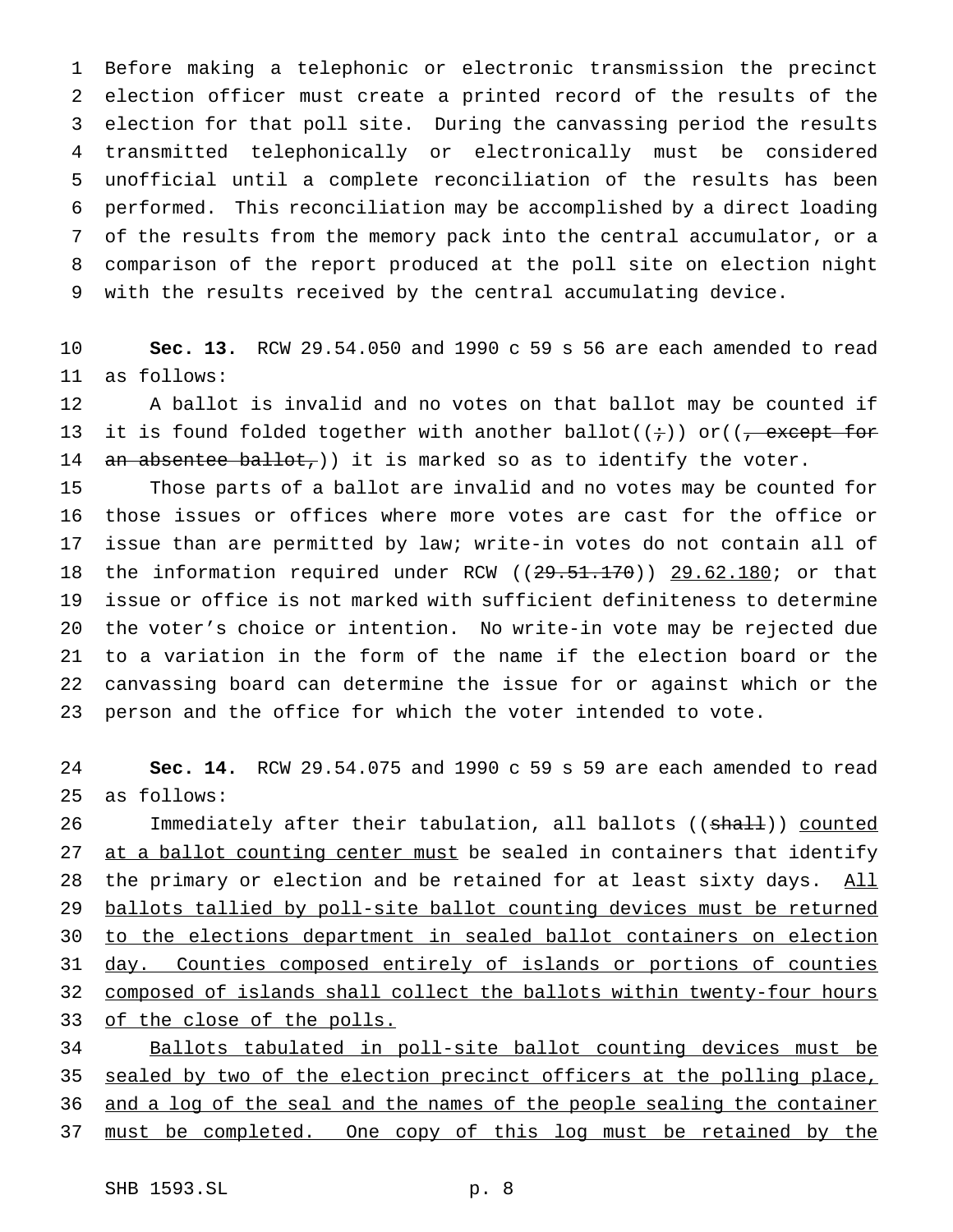1 inspector, one copy must be placed in the ballot transfer case, and one copy must be transported with the ballots to the elections department, 3 where the seal number must be verified by the county auditor or a 4 designated representative. Ballots may be transported by one election employee if the container is sealed at the poll and then verified when returned to the elections department. Auditors using poll-site ballot counting devices may conduct early pickup of counted ballots on election day.

9 In the presence of major party observers who are available, ballots 10 may be removed from the sealed containers at the elections department 11 and consolidated into one sealed container for storage purposes. The containers may only be opened by the canvassing board as part of the 13 canvass<sub>1</sub> or to conduct recounts, or under RCW 29.54.025(3), or by order of the superior court in a contest or election dispute. If the canvassing board opens a ballot container, it shall make a full record of the additional tabulation or examination made of the ballots. This record shall be added to any other record of the canvassing process in that county.

 **Sec. 15.** RCW 29.54.085 and 1990 c 59 s 33 are each amended to read as follows:

 (1) The ballots picked up from the precincts during the polling 22 hours may be counted only at the counting center before the polls have closed. Election returns from the count of these ballots must be held in secrecy until the polls have been closed as provided by RCW 29.54.018.

 (2) Upon breaking the seals and opening the ballot containers from the precincts, all voted ballots shall be manually inspected for damage, write-in votes, and incorrect or incomplete marks. If it is found that any ballot is damaged so that it cannot properly be counted by the vote tallying system, a true duplicate copy shall be made of the damaged ballot in the presence of witnesses and substituted for the damaged ballot. All damaged ballots shall be kept by the county auditor until sixty days after the primary or election.

 (3) The returns produced by the vote tallying system, to which have been added the counts of questioned ballots, write-in votes, and absentee votes, constitute the official returns of the primary or election in that county.